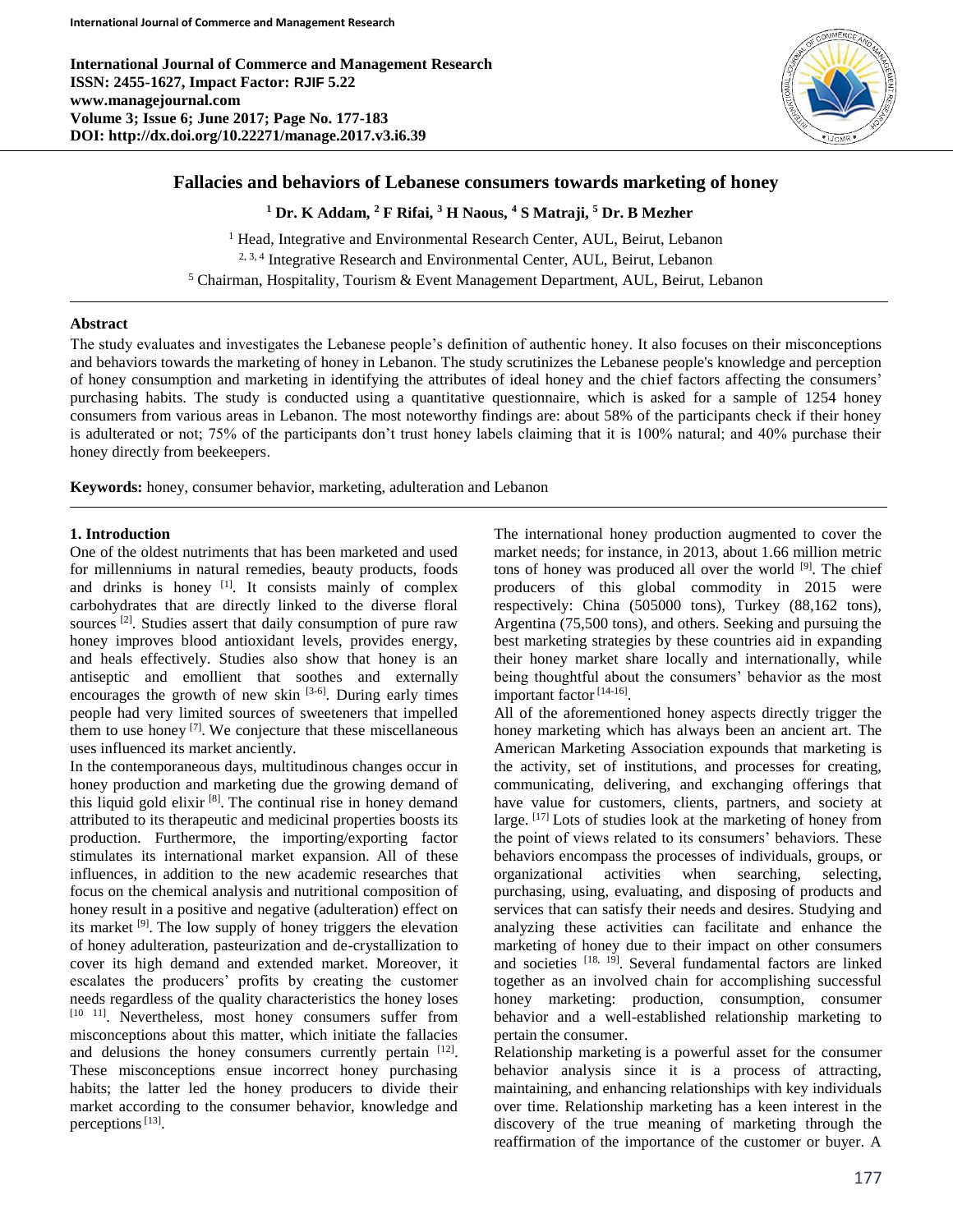greater importance is also placed on consumer retention, customer relationship management, personalization, customization and one-to-one marketing. Social functions can be categorized into social choice and welfare functions. Developing proper relationship marketing between the consumer and beekeepers of authentic honey can improve the market of the local honey [20-22].

It is vital to highlight also on the honey consumption, since it is the base for every action in the marketing of honey. 90% of the honey produced in the world is consumed directly as table honey, the remaining 10% is used as an ingredient in a diverse range of products be it food, cosmetics and medicine [23] . Despite the benefits of the honey, its marketing continues to face a number of obstacles because the amount of honey a beekeeper can sell and a purchaser can buy in the Lebanese market depends directly on the consumer behavior [24-26].

## **Lebanese Beekeepers Production Influences**

The presence of different altitudes (from 0 to 3,000 m), the four distinct seasons (Mediterranean weather) and its plants variety, makes flowering season exist almost all over the year in Lebanon. All these attributes make Lebanon one of the rare countries where the natural sources of nectar are secured for the bees throughout the year, enhancing the production of a wide variety of honey (mono and poly-floral), each with its unique aromas and virtues. Because of these advantages, a beekeeper in Lebanon can harvest honey three times per year. [23] Most of the honey produced all over the world, and almost all the Lebanese honey, is "poly-floral", this means that the bees have fed on the nectar of various types of flowers. Polyflora honey In Lebanon is called "mountain", "black" and "Jerd" honey<sup>[27, 28]</sup>.

Even though there are around 6,340 Lebanese beekeepers owning 274,390 beehives, the amount of honey produced in Lebanon is not immense. This means it cannot fulfill the needs of the internal market (covers only 25% of local demand). <sup>[29]</sup> According to Saab Wehbe, president of Lebanon's Beekeeper's Association, between 18,000 to 20,000 tons of honey are produced per year, most of what is produced is sold in the Lebanese market and 2% is exported to Arab countries and 3% to Japan  $[30]$ .

This declining production leads to the import of about 232 tons of honey every year from Saudi Arabia (42.61%), Oman (29.02%), Germany (10.91%), Spain (5.84%), and Greece (4.53%). In the first place, the most sold honey by the beekeepers in Lebanon is the unknown and unbranded one and directly sold by beekeepers because of the established trust. In the second place, comes the Lebanese branded honey like L'atelier Du Miel, Jabal Al Sheikh, Jibal Loubnan, Al Sindyanah and Al Kaddoum. The competition between these brands in the Lebanese honey market is usually low, as their local supply generally does not cover the demand [29].

### **Pricing of Honey**

Pricing of honey products is an essential aspect in the process of sales and profitability achievement in the Lebanese market [23]. The price of one kilogram of Lebanese produced honey varies between \$20 (Citrus blossom) to \$35 (Oak honey) on average, depending on availability of honey and customers' preference. Although the Lebanese government imposes 8,000 LBP/kg tax on imported honey, it is still cheaper than the locally produced one. The main question here is: Are the

production costs for the Lebanese honey high or are the beekeepers selling it for high prices?! More researches need to be done in this area for further clarifications. In general, the customer has the choice to select the suitable price among all kinds of honey (Local and imported) sold on supermarket shelves. This price varies between LBP 20,000 and LBP 60,000 per Kg. Other categories are sold for 55000 LBP per 300g with prices tending to escalate when organic. Lebanese consumers purchase unbranded honey directly from beekeepers with prices higher than those sold at the supermarkets. These consumers have a widespread misconception believing that beekeepers' honey is more guaranteed than the latter. Knowing that there are neither quality guarantees nor labels present on the jars [23].

## **Adulteration of honey**

Honey adulteration is supposed to be a very old method in the field of marketing. It reached its climax in the  $20<sup>th</sup>$  century (1970) when the industry introduced the high fructose corn syrup (HFCS) for the first time  $[31]$ . Since then, several adulteration methods have been developed and used. These methods range from adding different sugar syrups produced from beets or canes during or after honey production; starchbased syrups, glucose syrup (GS) and saccharose syrups (SS). Moreover, honey can be mixed by starch or flour and gypsum [32]. A lot of honey consumers think that granulated or crystallized honey is a proof of adulteration with sugar which is a wide spread misconception. Indeed, scientifically honey is a supersaturated sugar solution and can granulate normally since crystallization is one of its characteristics especially in temperate climates.

### **Color of honey**

The color of honey (in liquid state) varies from clear and colorless (like water) to dark amber or black. Honey's color has a very essential aspect that determines its value for marketing. Usually, the consumers' preferences are determined by the color of honey in many countries that have large honey markets. Determining import and wholesale prices of honey falls on its color and being considered as the most important factor in marketing. In general, lighter honeys are marketed for direct consumption while the dark ones are more often for industrial use [33].

### **Crystallization**

The crystallization or granulation of honey is a normal phenomenon by which honey transforms from liquid (runny) state to a semi-solid state  $[34]$ . As it was mentioned before, many honey consumers think that if honey is crystallized then it has gone bad because it has been adulterated with sugar water and this is a misconception of many consumers. The truth is that the ongoing process of crystallization applies to all honeys<sup>[35]</sup>. Crystallization characteristic of honey plays a very important role in its marketing and price determination [23] .

### **Packaging**

Large quantities of honey are sold in Lebanon by specific jar sizes criteria including 1 Kg, ½ Kg, and 200 g. Nevertheless, the Lebanese honey companies have recently responded to the demand of certain luxurious local hotels and restaurants regarding the jar sizes. Lately, the quantity production of the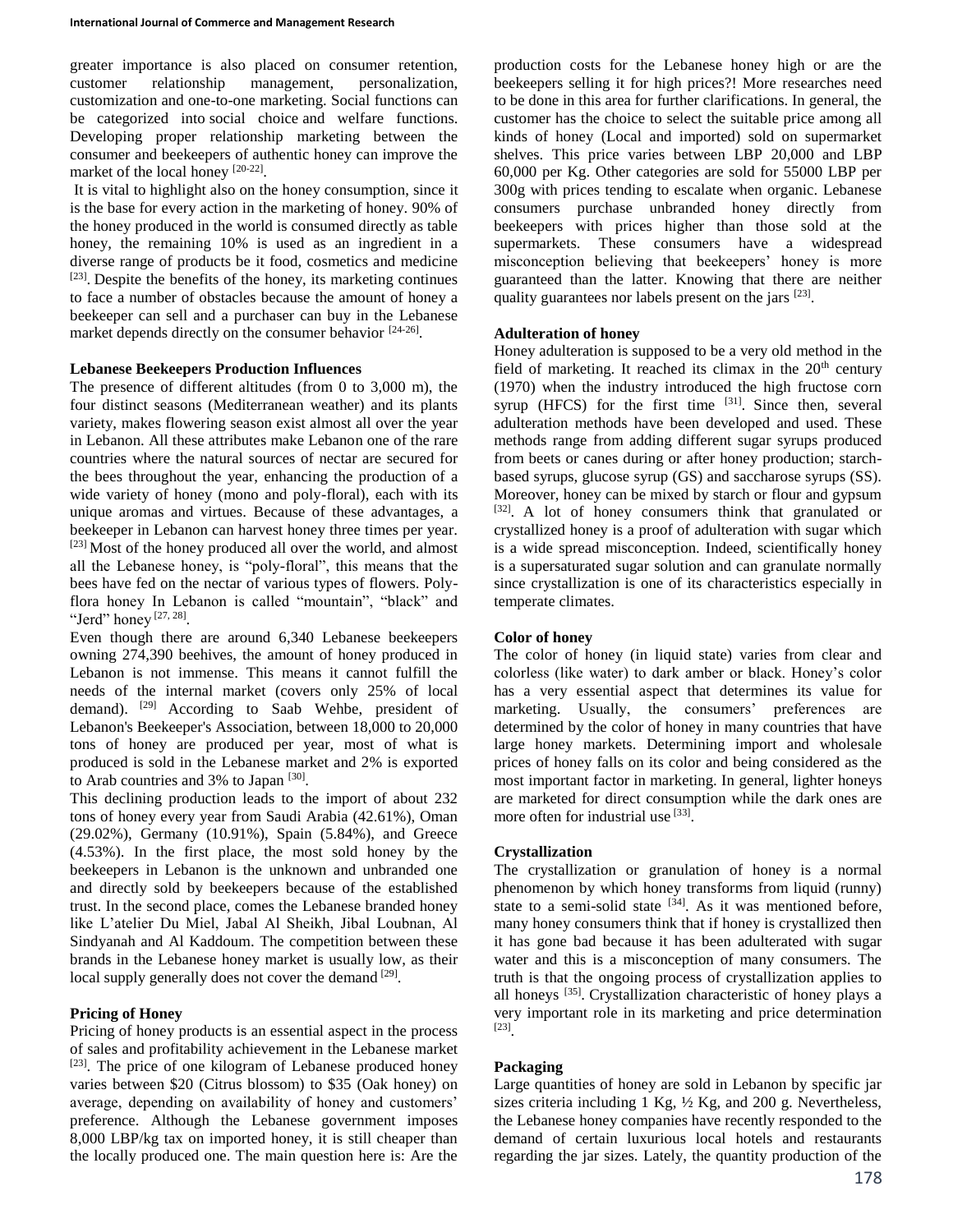Lebanese branded honey has increased in the market. This results in its ability of penetrating in the wholesale and retail distribution networks. In recent years, branded honey, Lebanese made, has increased in quantity production in the market and was able to penetrate in the wholesale and retail distribution networks. Hotels, restaurants, pharmacies, and caterers are considered major clients of retailing consumers. Hotels recognize the growing demand of honey consumption by their customers, thus its inclusion in their service is a key factor for customers' satisfaction. Most hotels with B/B accommodation basis depend greatly on attractive morning breakfast, which critically influences the honey display whether in mini jars, sachets, or pots.

## **2. Problem Statement**

Centered on the principles of the consumers' behaviors, honey marketing in Lebanon is considered much more complicated compared to honey international marketing. This marketing complication is analyzed as being directly proportional and linked to the misconceptions and knowledge deficit of the Lebanese consumer behavior. It is asserted that more research in the honey market field is needed to prompt honey purchasing and marketers' micro understanding to the Lebanese honey consumers. All factors mentioned above trigger us to conduct this study in having a further insight of intricate Lebanese purchasing habits. Quite a few studies are conducted about the Lebanese honey market which are the USAID import/export honey rate study, BLOM Bank study dealing with current economical honey situation in Lebanon, CNB organization Lebanese Honey feasibility study and Nader Shehadeh case study about the Lebanese beehives family business. [23, 27, 29, 36]

As previously stated, diverse factors do control the Lebanese honey purchasing. This comprises taking hold of its production and marketing be it; price, color, crystallization, adulteration and packaging. To satisfy the consumer longing, these honey specifications and characteristics have to be taken into a thoughtful consideration, as they affect the way consumers purchase its various kinds. However, we need to mention a noteworthy problem existing in the current Lebanese honey market, which is the purchasing struggle between the local and imported honey as for the quality of the unadulterated Lebanese honey is very high compared to the imported honey.

## **3. Research Methodology**

Descriptive research is attempted in this study. The research design is a mixed-method study that involves multiple data collection methods. Primary and secondary data collection methods are used. Primary data are collected initially by covert observations for the Lebanese honey market. Then researchers conduct interviews with the respondents supplementing the primary source of data. These primary data give flexibility to follow up questions or discuss issues concerning the topic of study. In addition, a standardized survey questionnaire is distributed all over Lebanon on a sample of 1254 Lebanese honey consumers of both genders between 17 and 70 years-old to assess the validation of the study. Another data collection method is the secondary data which is collected from multiple journal articles and publications, books, and sites. The time frame of the study is cross-sectional. It is settled in to investigate Lebanese people

acquaintance and knowledge towards defining how genuine honey is perceived and how much familiar people are with such food from the marketing viewpoint. The study protocol is completed after the participants filled-up the selfadministered questionnaire which is translated to Arabic to facilitate the research process. It includes 8 demographic questions and more than 20 questions in regards to the consumer behavior towards honey characteristics perception and preferences, which took around 8 to 10 minutes to fill-up.

## **Consent Form**

Every participant filled, signed, and received a consent form to confirm his agreement on his deliberate voluntary participation in the study; study conditions were explained to participants.

## **Statistical Analysis**

Q Recorder, a special program was designed for this study for data collection and statistical analysis by "Scope" which is a leading company in software development.

## **4. Results**

The following results were the statistical findings of the study.

- 1. 48.86% of the participants were males, whereas 48.48% were females and 2.63% didn't answer.
- 2. The majority of the participant's age group (43.94%) were between 20 and 29, (17.38%) were between 30 and 39, (15.47%) were between 40 and 49, (11.56%) were 19 and under, (6.06%) were between 50 and 59, (3.35%) were 60 and above, and (2.23%) of the participants gave no answer.
- 3. Most participants were born in Beirut (61.40%) Mount Lebanon (14.27%), North (7.89%), South (4.55%), and Bekaa' (0.24%). Others include foreigners from diverse nationalities like Palestinians residing in Lebanon (11.08). Finally, people who gave no answer were (0.56%).
- 4. Among these participants, 16.51% were with the same high school, 14.35% were high school graduates, 17.15% were with the same college, 33.49% were college graduates, 5.42% uneducated and finally 13.08% of people preferred not to answer.
- 5. As well, the single participants were about 53.75%, and then came the married ones who were 38.44%, the widowed were 2.31%, the divorced 2.15%, 1.04% were separated and finally 2.31% didn't answer.
- 6. 35.33% preferred not to answer, 30.78% said their income is between 500 and 1000\$ monthly, 15.95%, earned below 500 \$ monthly, 13.56% said that their income per month ranged between 1000 and 2000\$ and only 4.39% had a 2000\$ or more as the true option.
- 7. 46.81% of the participants favored to consume the same brand always, while 43.7% preferred to discover new kinds and brands and 9.49% gave no answer.
- 8. 49.44% of the participants didn't specify how often they consumed honey, 22.65% consumed it daily, 16.35% consumed it yearly, and 2.71% didn't provide an answer.
- 9. 37.38% of the participants checked if the honey was pure or adulterated, 20.89% sometimes did check, 27.35% depended since they are not the ones who buy honey in the house, 12.92% never checked the honey and 0.96% gave no answer.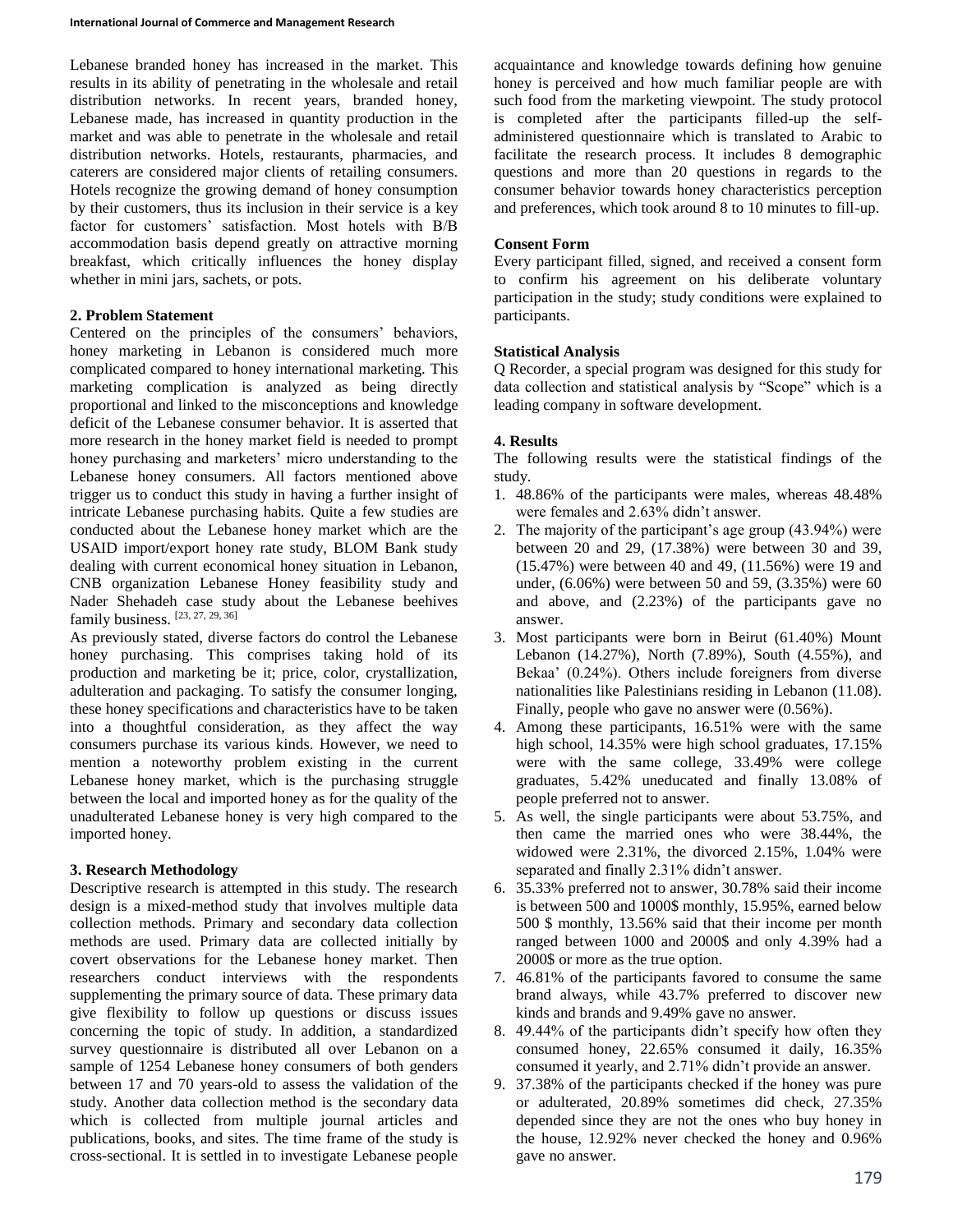- 10. 38.76% of the Lebanese honey consumers chose it from local sources, 19.7% choose chose it foreign, 22.89% chose it based on its ingredients and floral source, 14.27% chose any kind of honey as long as it is pure and 4.39% didn't answer.
- 11. Figure 1: The participants didn't know honey adulteration methods reached 24.88%, while those who knew that honey can be adulterated using: diverted sugar were 53.67%, water were 6.62%, corn flour were 2.79 %, glucose were 8.93%, molasses were 2.55%, and 0.56% gave no answer.
- 12. Figure 2: 15.87% of the participants would buy the honey even if they knew that the bees were fed sugar, while 77.43% wouldn't and 6.70% didn't provide an answer.
- 13. 48.72% considered that color doesn't affect the quality of honey, 27.59% thought that the darker the honey, the better the quality, only 19.54% bonded the light honey color with a better quality, and 4.15% didn't give an answer.
- 14. One kilogram of honey was the most preferred size for most of the participants 26%, 23.29% came next preferring a half kilogram of honey, 27.91% had no preference for the size of the honey jar and thought that it's not a matter to them, 6.86% preferred purchasing the sample size jar, and only 12.92% favored and chose the 0.25 kilogram jar.
- 15. Figure 3: When selecting the superlative type of packaging, the preferred package for honey was the glass jar as it was chosen by 76.71% of the honey consumers, whereas 9.97% selected the plastic jar, 10.13% preferred other forms, and 3.19% didn't give an answer.
- 16. Participants were asked which honey price attracted them the most. 51.52% were mostly attracted by honey with normal prices, 37.48% were attracted by expensive honey prices, cheap prices were attracted by 6.78%, and 4.23% didn't answer.
- 17. Figure 4: Directly from the beekeeper was the preferred source of honey to the Lebanese honey consumers in which 40.11% preferred this source, 36.36%, preferred local branded honey, 20.97% preferred foreign types of honey, and 2.55% didn't answer.
- 18. Figure 5: Nowadays most of the labels on honey jars and other food products claim that it's 100% natural, but when asking the consumers of honey, 74.88% didn't trust such labels, while only 22.41% trusted them and thought they were true, and 2.71% didn't answer.
- 19.Regarding which was more natural, imported or local honey, 39.55% thought that imported honey was less natural, while only 25.04% thought that it was more natural, 23.44% thought that imported honey was less natural and contained artificial components, 8.45% thought that it was more natural and didn't contain any artificial components, and 3.51% didn't answer.
- 20. Figure 6: 35.81% of the Lebanese participants considered that imported honey dominated the Lebanese market is in dominant position in, while 29.9% claimed it's not, 9.25% considered them equally distributed, 22.25% didn't know and 2.79% didn't answer this question.
- 21. 67.22% of the participants wouldn't buy the honey if it was on promotion while 29.51% would buy it and 3.27% didn't answer.

# **5. Discussion**

Referring to the question whether the Lebanese participants in this study do check honey regularly or they don't relate this question to which extent they are aware of the types of adulteration. Around 50% regularly checked the honey before buying it and the other 50% didn't. The latter group deluded themselves that they recognized the adulterated honey, while only 25% didn't know any adulteration methods, the rest 75% claimed to know one or two methods when, in fact, there are more than ten sorts of honey adulteration and each one requires scientific inspection method. [32]

With respect to the question whether the participants would still buy honey produced by bees fed on table sugar, the results revealed that 78% of honey consumers wouldn't buy it since they considered it impure. In fact, this is a widespread misunderstanding seeing as the sucrose extraction by bees from the flower and table sugar has the same formula that is glucose and fructose. The bees extract the sucrose from the flower and transform it into honey as they extract the sucrose from the table sugar. When the bee consumes the sugar, it will transform it via the enzyme invertase into honey. But the difference between the floral source and bee sugar fed honey is the proportions of vitamins, minerals and others, which the consumer does not know about. In fact, most beekeepers do feed their bees sugar as for scientifically it enhances and elongates their life span. [37]

With reference to the size of honey jars the Lebanese purchased the most, 26% of them purchased the 1 kg size jars. This indicates that the Lebanese target is the quantity of honey and less of accessories. The frequent consumption of honey among Lebanese is displayed by the results as for 23% purchase the  $\frac{1}{2}$  Kg jars in doubles, the former and latter indicates the appreciation the Lebanese pertain for the honey benefits and uses.

Relating to the question how often the Lebanese consumed honey, 22% of the participants consumed honey daily, which was considered a great proportion of the Lebanese population. This means there are respectable market consumption and a high demand for Honey. A study done by Blom bank in 2016 titled "Lebanon Brief Honey; Lebanon Golden Elixir" stated that the local honey covers only 25% of the demand and approximately 23% of the Lebanese participants in our study consume honey daily and 66 % consume honey frequently or rarely. This justifies the high quantity of honey that Lebanon imports (232 tons/year) in order to cover its demand. [29]

Referring to the type of honey containers a Lebanese consumer preferred, the majority (77%) purchased a glass honey jar for its multiple uses, including further kitchen uses, less health concerns and risks compared with plastic and other forms of containers. The latter was supported with a study done by University of Nebraska Lincoln under the title "Selection of Food Containers: Glass Jars". It states that glass jars are the most preferable jar packaging as for they protect against moisture, certain temperature exposures, allow product visibility, and are environmental friendly containers [38] .

91% of Lebanese honey consumers were not attracted to low honey prices since the Lebanese prices and the living standards are high due to inflation. This creates a contradiction between the individuals, family income, and the affordability of buying a high priced honey among individuals with medium to low income, which represents approximately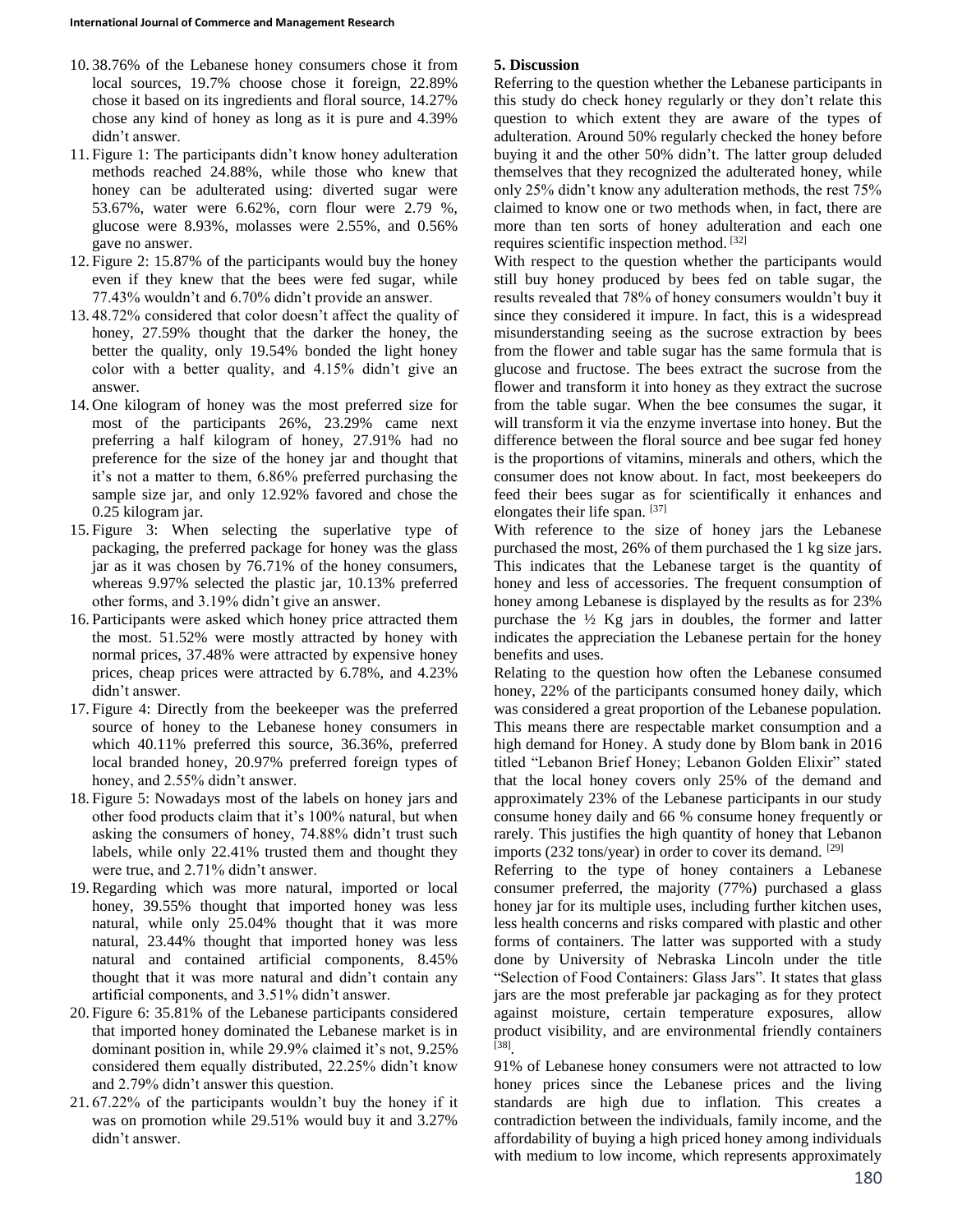70% of the Lebanese participants. In addition to the previous, only 6% of Lebanese honey consumers were attracted by low priced honey; this indicates a misconception because a good honey could have low prices. So the basis here is to rely on checking the certification of the honey rather than judging it by its price as for high price of honey is not always proportional with high quality. The Lebanese government places 8000 Lebanese pounds on the imported honey despite the high tax rate for the honey. The prices of the imported honey brands sold on the supermarket shelves are low in comparison with the local honey sold directly by the beekeepers. This idea is supported by the feasibility study - Honey collection and Marketing Center in Lebanon<sup>[23]</sup>.

The Lebanese preferred source of honey directly from beekeepers as they represent 40%; the reason behind their choice goes back to a vast confusion that is: beekeepers' honey is far more trustworthy than imported or local branded honey. Although such kind of honey isn't certified or tested in laboratories, still the consumers are ready to pay triple amount of money than the former; the lack of awareness these consumers pertain as for what sources of honey are better creates these misconceptions as they don't recognize that beekeepers scientifically feed their bees sugar to elongate their life span.

In regards to how much the Lebanese consumers trust the honey labels, the majority (75%) had little trust to these

labels. The latter indicates that the Lebanese honey consumers have misconception, as for foreign honey is not allowed to enter the Lebanese market if it's not 100% pure as the label states. The governments do certain inspections that indicate that these labels indicating the purity of honey are credible as they are certified by ISO  $^{[39]}$ .

As to the query whether the Lebanese participants thought that imported honey dominated the Lebanese market and how did they perceive it, the majority 36% stated their opinion that the imported honey was dominant. This goes back to cheap prices the foreign honey is sold at the supermarket shelves. Some of these participants 25% believed that the foreign honey is more natural than the local branded and beekeepers honey. As a result, the imported honey was noticed among these participants as dominant, contrasting with the majority of the participants that distinguished the imported honey as less natural then the local despite the certifications and reliable labels. [39]

Concerning whether the Lebanese participants buy honey on promotion or not, 68% never bought honey on promotion; this widespread phenomenon is due to the lack of knowledge, since pure honey doesn't have an expiry date and can last up to 3000 years if stored properly. This is learnt when ancient honey jars were discovered in Egyptian tombs and they are still edible. The expiry dates placed on honey labels indicate that the honey will lose some of its nutritious benefits only.







![](_page_4_Figure_10.jpeg)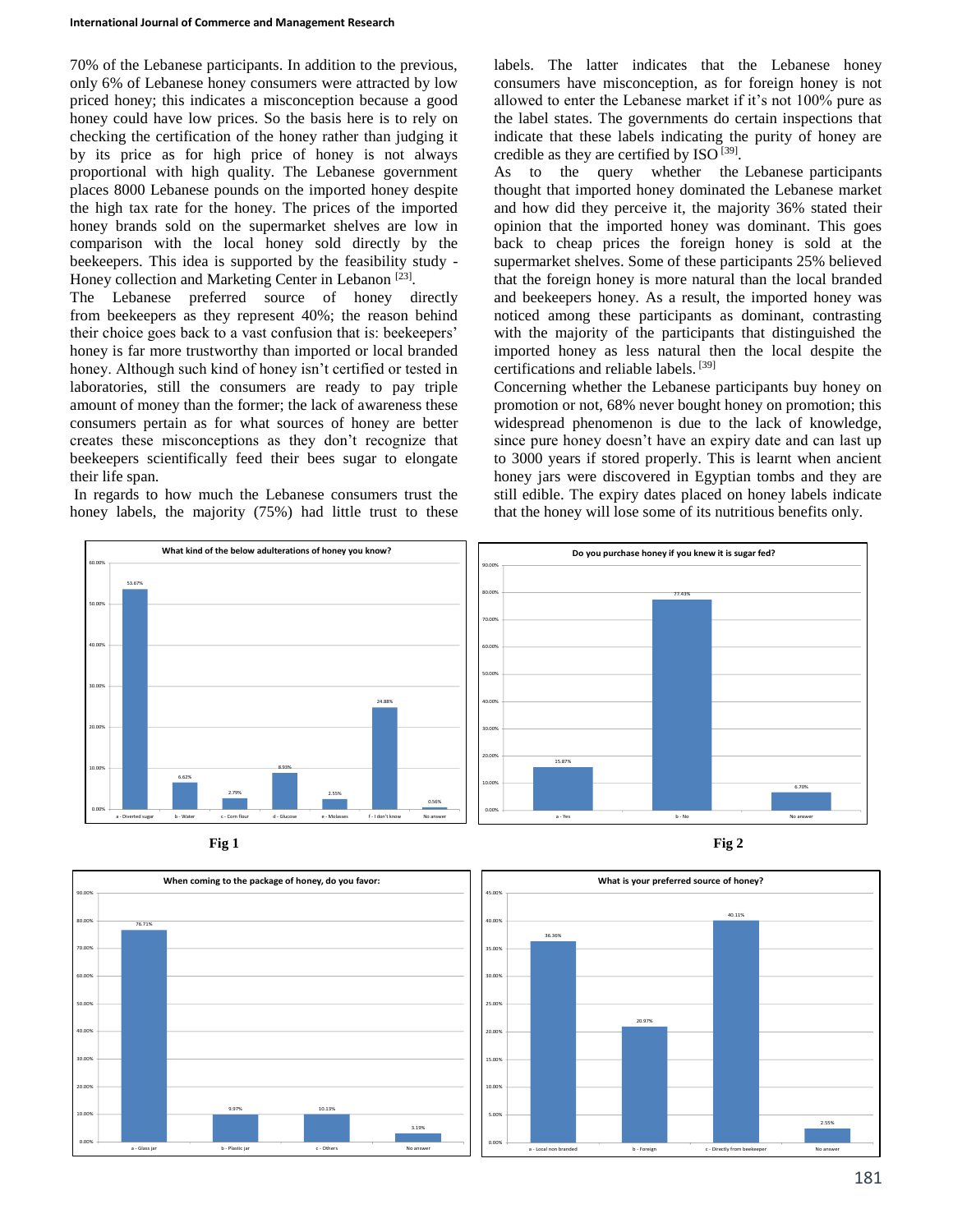![](_page_5_Figure_1.jpeg)

#### **6. Conclusion**

In the main, the study designated the behavior of the Lebanese consumers towards honey sold in the supermarkets and by beekeepers. Besides, it investigated the characterization (color, crystallization, pricing, and packaging) and classification of authentic and adulterated honey in the Lebanese market. Moreover, the results revealed that large segment of these consumers perceived the authentic honey as adulterated and vice versa due to the factors mentioned earlier in the paper. These wide spread fallacies in the region were due to the lack in awareness, knowledge, and effective classification of authentic honeys. Blending diverse analytical approaches that complements one another would be more proficient to conduct and investigate precise reasoning behind these misconceptions among consumers, beekeepers and sellers. Further studies are necessary in this field, to take control over honey adulteration by its producers.

#### **7. Recommendation**

Lebanese government must include a section about authenticity of honey and its adulteration methods in schools educational curriculum. Lebanese T.V. stations must contain an awareness part about honey in the news or other programs. In addition to developing awareness campaigns and workshops about this matter, the Lebanese government can also send an anonymous customer to the local beehives to detect any kind of adulteration performed by the latter using special techniques and improved labs for such purposes.

#### **8. Acknowledgments**

We would like to express our gratitude to Arts, Sciences & Technology University in Lebanon, and Chairman of Board of Trusties Dr. Mustafa Hamze for funding this project, and the president Dr. Adnan Hamze for academically overseeing the research. Our final thanks for Dr. Ahmad Hammoud and his team from "Scope" for building a special statistical program for our research.

#### **9. References**

- 1. Khan IU, Dubey W, Gupta V. Medicinal Properties of Honey: A Review, International Journal of Pure & Applied Bioscience. 2014; 2(5):149-156.
- 2. Alvarez-Suarez JM, Gasparrini M, Forbes-Hernández TY, Mazzoni L, Giampieri F. The composition and biological activity of honey: a focus on Manuka honey. Foods. 2014; 3(3):421.
- 3. Murray, Joseph, Lara Pizzorno, Encyclopedia of Healing Foods, Simon and Schuster, 2005, 650.
- 4. Alvarez-Suarez MJ, Giampieri F, Battino M. Honey as a source of dietary antioxidants: structures, bioavailability and evidence of protective effects against human chronic diseases. Current medicinal chemistry. 2013; 20(5):621- 622.
- 5. Gangwar S. Honey Physio-Chemical Parameters and its Application with Reference to Ethiopia. I.J.S.N. 2016; 7(1):21.
- 6. Al-Waili N, Salom K, Al-Ghamdi AA. Honey for wound healing, ulcers, and burns; data supporting its use in clinical practice. The scientific world journal. 2011; 11:768-77.
- 7. Nayik GA, Shah TA, Muzaffar K, Wani SA, Gull A, Majid I *et al*. Honey: its history and religious significance: a review. Universal Journal of Pharmacy. 2014; 3(1):5-6.
- 8. Gebremeskel Y, Tamir B, Begna D. Honeybee production trend, potential and constraints in Eastern Zone of Tigray, Ethiopia. Agric. Biol. J. N. Am. 2015; 6(1):28.
- 9. Cosmina M, Gallenti G, Marangon F, Troiano S. Attitudes towards honey among Italian consumers: A choice experiment approach. Appetite. 2016; 99:52-8.
- 10. Tsutsumi LH, Oishi DE. Farm and Forestry production and marketing profile for honeybee. Apis mellifera, 2010; 14.
- 11. Gonnet M. Honey liquefaction, pasteurization, and induced crystallization. Apiacta; an international technical magazine of apicultural and economic information, 1977.
- 12. Watson RR, Zibadi S. Nutritional Modulators of Pain in the Aging Population. Ed. 1, Academic Press, 2017, 124.